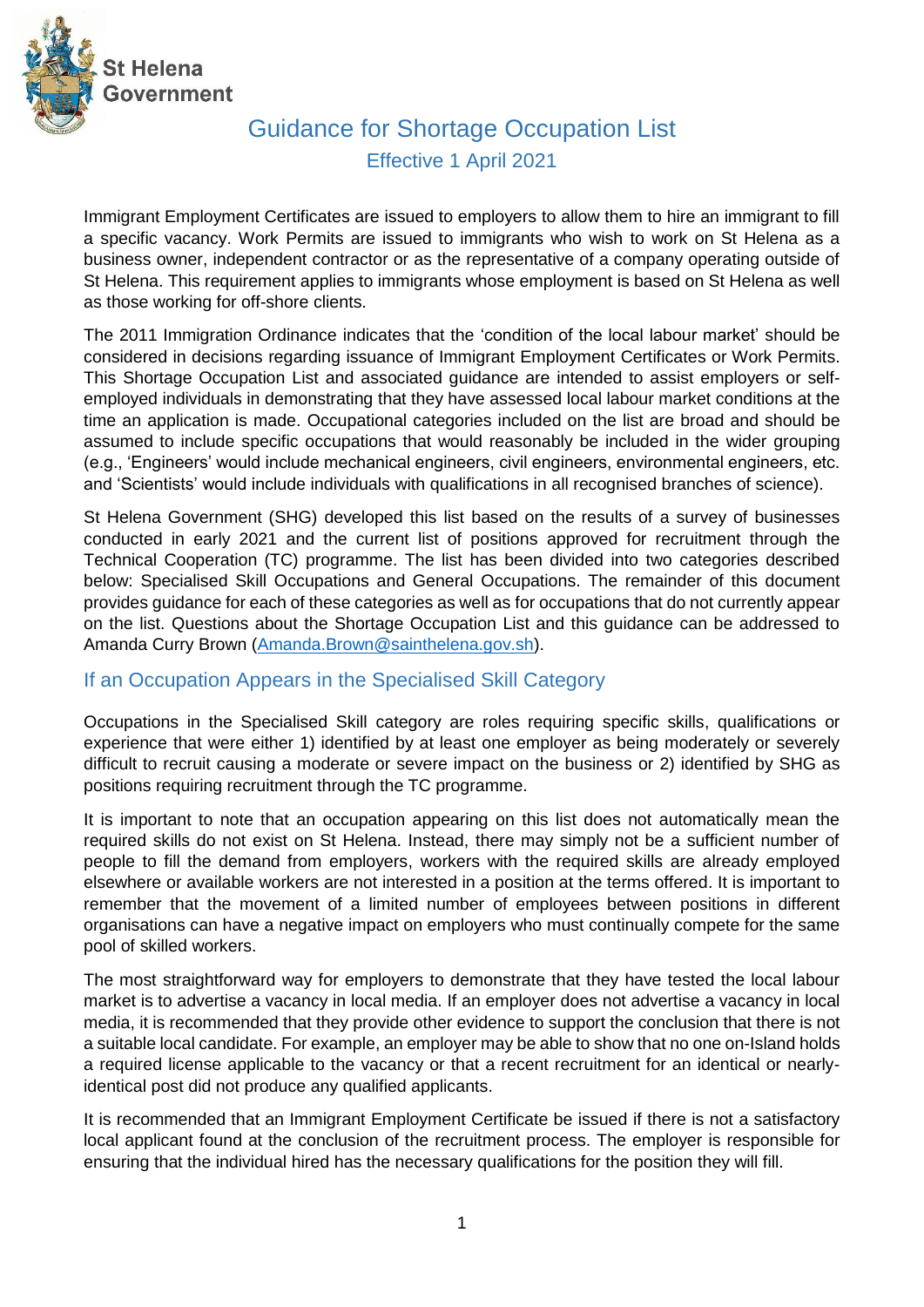It is recommended that a Work Permit be issued if the applicant can demonstrate he/she possesses the relevant skills, qualifications or experience for the occupation for which they are applying. In cases of doubt, Immigration Officers will consult with relevant experts from SHG for guidance.

TC positions are funded from a separate budget to locally recruited posts. For this reason SHG will continue to consider what skills are available locally when developing the list of positions requiring recruitment through the TC programme.

## If an Occupation Appears in the General Category

Positions in the General category are roles that do not require specific skills or experience but were identified in the business survey by at least one employer as being moderately or severely difficult to recruit causing a moderate or severe impact on the business. Because the TC programme is intended to recruit specialist personnel, SHG would not recruit through the TC programme for positions in this category.

It is recommended that an Immigrant Employment Certificate be issued if a business is unable to satisfactorily fill a vacancy that has been advertised at least twice in local print media and twice on local radio in a two week period.

It is not recommended that Work Permits be issued for occupations in this category.

### If an Occupation Does Not Appear in Either Category

Because the business survey is conducted on an annual basis, it reflects economic conditions at a single moment in time. For this reason, a position might not appear on the Shortage Occupation List at the time of recruitment even though a genuine need exists. For example, the departure of a longtime employee might create an unanticipated vacancy or a new business could require specialised skills not previously needed.

If a position requires a specialised skill or qualification (e.g., degree, certification, technical skill or specialised experience) and is not already listed on the Shortage Occupation list, it is recommended that an Immigrant Employment Certificate be issued if a business is unable to satisfactorily fill a vacancy that has been advertised at least twice in local print media and twice on local radio in a two week period.

If a position does not require a specialised skill or qualification, it is recommended that an Immigrant Employment Certificate be issued if a business is unable to satisfactorily fill a vacancy that has been advertised at least four times in local print media and four times on local radio in a four week period.

It is recommended that a Work Permit be issued if the applicant can provide evidence of one or more of the following:

- They will provide a good or service not currently available on St Helena, only available in limited quantity or which has characteristics that sufficiently differentiate it from similar offerings;
- Their work directly supports an import substitution or export sector which advances the goals of the Sustainable Economic Development Plan;
- Their work will lead to employment of St Helenian workers;
- They work in a role primarily serving clients off-shore and, as a result, do not directly compete with businesses on St Helena;
- Their investment has been endorsed by the Investment Enabling Group or has achieved Approved Investor Status from the Approved Investment Committee as defined by SHG's Investment Strategy or
- Any other factors that demonstrates that issuance of a Work Permit fulfils a need on St Helena.